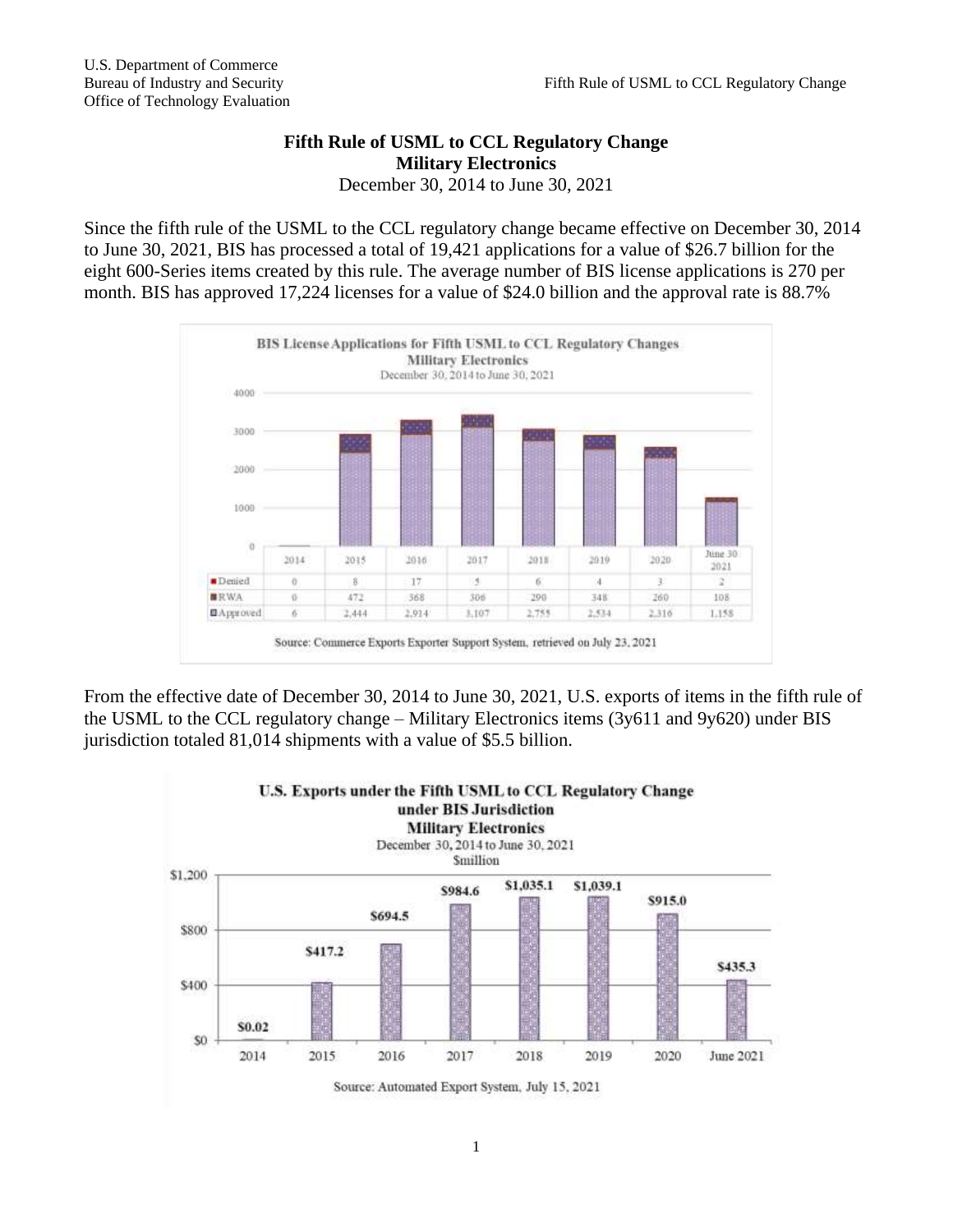| The Fifth USML to CCL Regulatory Change-Military Electronics<br>Top 15 Destinations of U.S. Exports under BIS Jurisdiction |                |                |                         |                  |
|----------------------------------------------------------------------------------------------------------------------------|----------------|----------------|-------------------------|------------------|
| December 30, 2014 to June 30, 2021                                                                                         |                |                |                         |                  |
|                                                                                                                            |                | % of Total     | Value                   |                  |
| Country                                                                                                                    | Shipment Count | Shipment Count | <i><b>\$million</b></i> | % of Total Value |
| Japan                                                                                                                      | 9,043          | 11.2%          | \$1,513.9               | 27.4%            |
| South Korea                                                                                                                | 11,136         | 13.7%          | \$428.3                 | 7.8%             |
| Australia                                                                                                                  | 4,203          | 5.2%           | \$335.1                 | 6.1%             |
| United Arab Emirates                                                                                                       | 1,364          | 1.7%           | \$311.2                 | 5.6%             |
| United Kingdom                                                                                                             | 3,669          | 4.5%           | \$288.9                 | 5.2%             |
| France                                                                                                                     | 4,831          | 6.0%           | \$268.7                 | 4.9%             |
| Canada                                                                                                                     | 1,510          | 1.9%           | \$267.6                 | 4.8%             |
| Saudi Arabia                                                                                                               | 4,540          | 5.6%           | \$192.2                 | 3.5%             |
| <b>Israel</b>                                                                                                              | 3,792          | 4.7%           | \$165.0                 | 3.0%             |
| Germany                                                                                                                    | 3,335          | 4.1%           | \$160.0                 | 2.9%             |
| Mexico                                                                                                                     | 3,197          | 3.9%           | \$144.7                 | 2.6%             |
| Italy                                                                                                                      | 1,143          | 1.4%           | \$116.5                 | 2.1%             |
| Luxembourg                                                                                                                 | 7,076          | 8.7%           | \$106.2                 | 1.9%             |
| Taiwan                                                                                                                     | 1,523          | 1.9%           | \$88.3                  | 1.6%             |
| India                                                                                                                      | 1,298          | 1.6%           | \$80.6                  | 1.5%             |
| <b>Top 15 Total</b>                                                                                                        | 61,660         |                | \$4,467.2               |                  |
| <b>Top 15 Total/Grand Total</b>                                                                                            |                | 76.1%          |                         | 80.9%            |
| <b>Grand Total</b>                                                                                                         | 81,014         |                | \$5,520.9               |                  |
| Source: Automated Export System, July 25, 2021                                                                             |                |                |                         |                  |